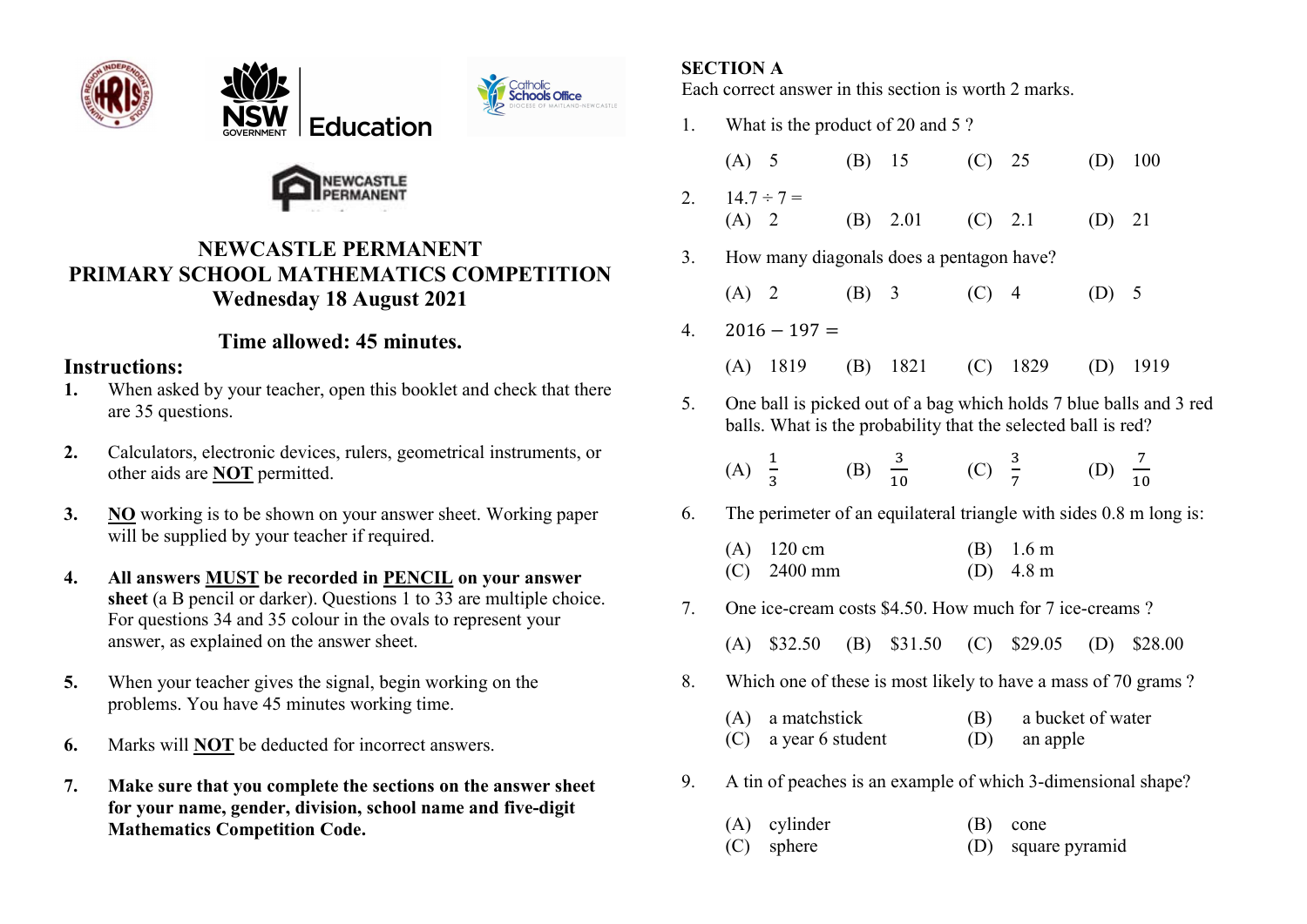10. How many \$15 concert tickets could you buy with \$100 ?

(A) 5 (B) 6 (C) 7 (D) 8





| $(A)$ 3 | $(B)$ 4 | $(C)$ 11 | $(D)$ 48 |
|---------|---------|----------|----------|
|---------|---------|----------|----------|

- 13. A football game started at 11.20 am. The game finished at 12.10 pm. There was a 10-minute break at half-time. How many minutes long was each half of the game?
	- (A) 50 (B) 40 (C) 25 (D) 20
- 14. What is the lowest common multiple of 6 and 9 ?
	- (A) 54 (B) 18 (C) 15 (D) 3
- 15. Which one of the following division questions has a remainder of 0?

| (A) $261 \div 11$ | (B) $261 \div 10$ |
|-------------------|-------------------|
| (C) $261 \div 9$  | (D) $261 \div 7$  |

#### SECTION B

Each correct answer in this section is worth 3 marks.

| 16. | 30% of \$21.00 is:                                                                                                                                                                        |                                                      |              |                         |                   |              |                   |           |  |
|-----|-------------------------------------------------------------------------------------------------------------------------------------------------------------------------------------------|------------------------------------------------------|--------------|-------------------------|-------------------|--------------|-------------------|-----------|--|
|     |                                                                                                                                                                                           |                                                      |              | (A) $$2.10$ (B) $$6.30$ |                   | $(C)$ \$7.00 | (D)               | \$63.00   |  |
|     | 17. $\frac{15}{60}$ is equivalent to:                                                                                                                                                     |                                                      |              |                         |                   |              |                   |           |  |
|     |                                                                                                                                                                                           | (A) $\frac{1}{5}$ (B) $\frac{1}{4}$                  |              |                         | (C) $\frac{1}{3}$ |              | (D) $\frac{1}{2}$ |           |  |
| 18. | What is the average of \$560, \$640, \$610, \$790 ?                                                                                                                                       |                                                      |              |                         |                   |              |                   |           |  |
|     |                                                                                                                                                                                           | $(A)$ \$610                                          |              | (B) $$650$ (C) $$675$   |                   |              | (D)               | \$680     |  |
| 19. | A piece of timber is 5.4 metres long. It is cut into 3 pieces, one of<br>length 2.65 metres and another of length 1.7 metres.<br>What is the length, in metres, of the third piece?       |                                                      |              |                         |                   |              |                   |           |  |
|     |                                                                                                                                                                                           | $(A)$ 1.05                                           | (B)          | 1.15                    | $(C)$ 1.5         |              | (D)               | 2.05      |  |
| 20. | The Fibonacci number pattern is $1, 1, 2, 3, 5, 8, \ldots$ and so on. To<br>get the next number you add together the two previous numbers.<br>What is the first 3-digit Fibonacci number? |                                                      |              |                         |                   |              |                   |           |  |
|     |                                                                                                                                                                                           |                                                      |              | $(A)$ 100 $(B)$ 134     |                   | $(C)$ 144    |                   | $(D)$ 233 |  |
| 21. | Study the pattern shown below:                                                                                                                                                            |                                                      |              |                         |                   |              |                   |           |  |
|     |                                                                                                                                                                                           | $\frac{1}{1+3}$<br>$1 + 3 + 5 = 9$<br>$1+3+5+7 = 16$ | $=1$<br>$=4$ |                         |                   |              |                   |           |  |
|     | What is the sum of the first 200 odd numbers?                                                                                                                                             |                                                      |              |                         |                   |              |                   |           |  |

(A) 400 (B) 4 000 (C) 40 000 (D) 400 000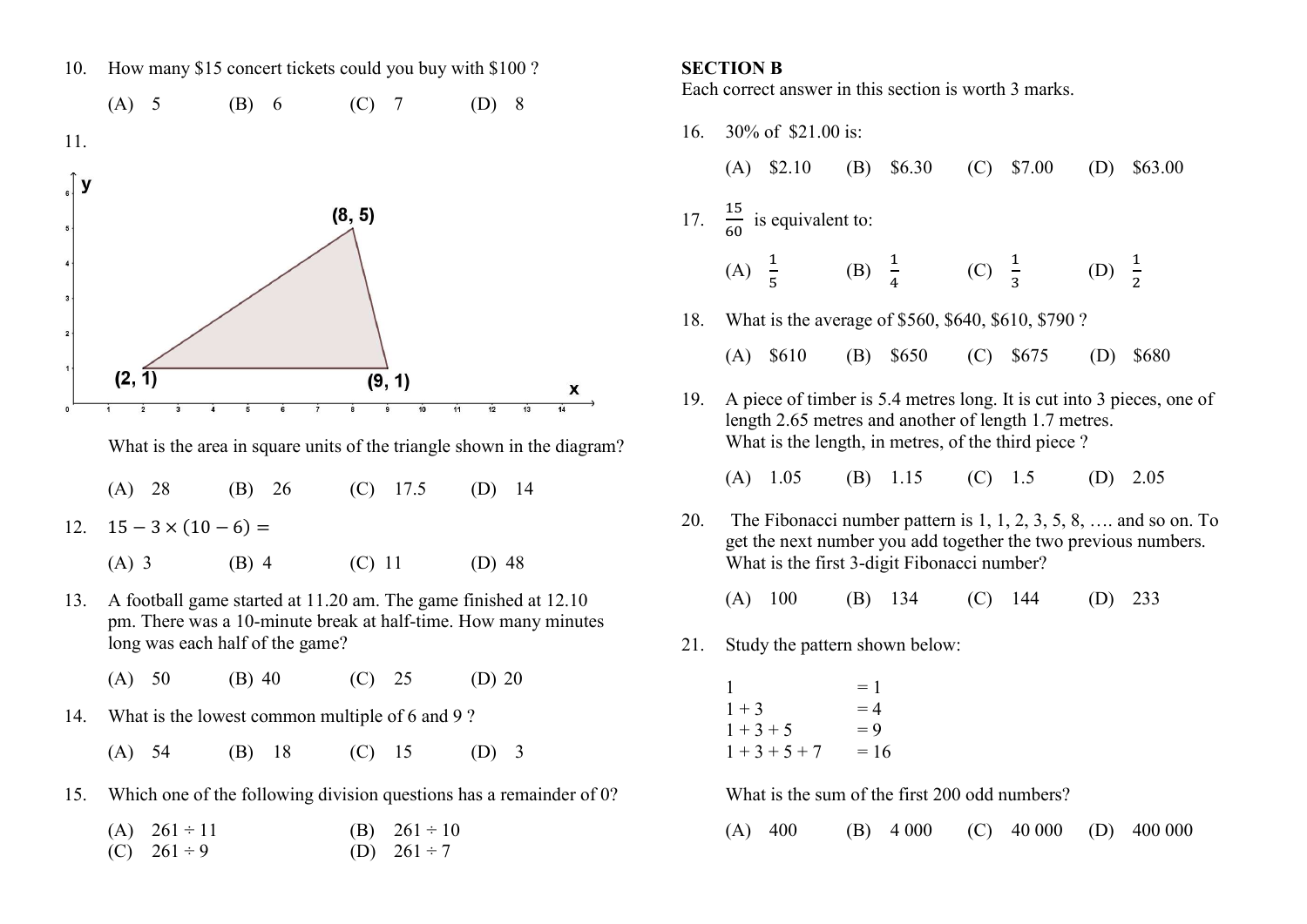### 22.  $-5+12-\square+6=-2$

The value of  $\square$  is:

- (A)  $-20$  (B)  $-15$  (C) 11 (D) 15
- 23. The teacher explained that  $3 + 5 + 2$ ,  $2 + 3 + 5$  and  $5 + 3 + 2$  all give the same answer. She said, "If the question is only about adding you can do it in any order you like".

One student said, "That is also true if the question only contains multiplication".

 Another said, "That is also true if it only contains subtraction". A third student said, "That is also true if it only contains division". How many of the students were correct?

(A) 0 (B) 1 (C) 2 (D) 3

24. 13 is a prime number. When its digits are reversed to give 31, we obtain a different prime number. How many pairs of 2-digit prime numbers have this property?

- (A) 2 (B) 3 (C) 4 (D) 5
- 25. After spending 0.6 of her money, Melissa has \$20 left. How much has she spent?
	- (A) \$8 (B) \$12 (C) \$30 (D) \$50

#### SECTION C

Each correct answer in this section is worth 4 marks.

- 26. How many multiples of 35 are there between 6 900 and 7 100 ?
	- (A) 6 (B) 5 (C) 4 (D) 3
- 27. A triangle has one angle of  $60^\circ$ . We know that one of the other angles is 4 times the size of the third angle. The triangle is:
	- (A) obtuse angled (B) equilateral (C) isosceles (D) right angled
- 28. On a number line, which number is exactly half-way between  $\frac{3}{4}$ and  $1\frac{1}{2}$  $\frac{1}{2}$ ?

(A) 
$$
\frac{7}{8}
$$
 (B)  $1\frac{1}{8}$  (C)  $1\frac{1}{4}$  (D)  $1\frac{3}{16}$ 

- 29. How many factors does 100 have?
	- (A) 10 (B) 9 (C) 6 (D) 5
- 30. Samantha walks at a speed of 4 km/h while Josh rides his bike at 15 km/h.

Samantha tells Josh that she is going to walk from the start to the finish of a 10 km cycleway.

Josh replies that he will ride back and forth along the cycleway as many times as necessary until they meet at the finish.

They start at the same time.

After Samantha reaches the finish, for how many minutes will she have to wait for Josh to join her at the finish?

- (A) 0 (B) 10 (C) 30 (D) 50
- 31. The number 59 has the following properties:
	- when divided by 2 the remainder is 1.
	- when divided by 3 the remainder is 2.
	- when divided by 4 the remainder is 3.
	- when divided by 5 the remainder is 4.

The next number with the same properties is:

- (A) between 61 and 80 (B) between 81 and 100
- (C) between 101 and 120 (D) between 121 and 140